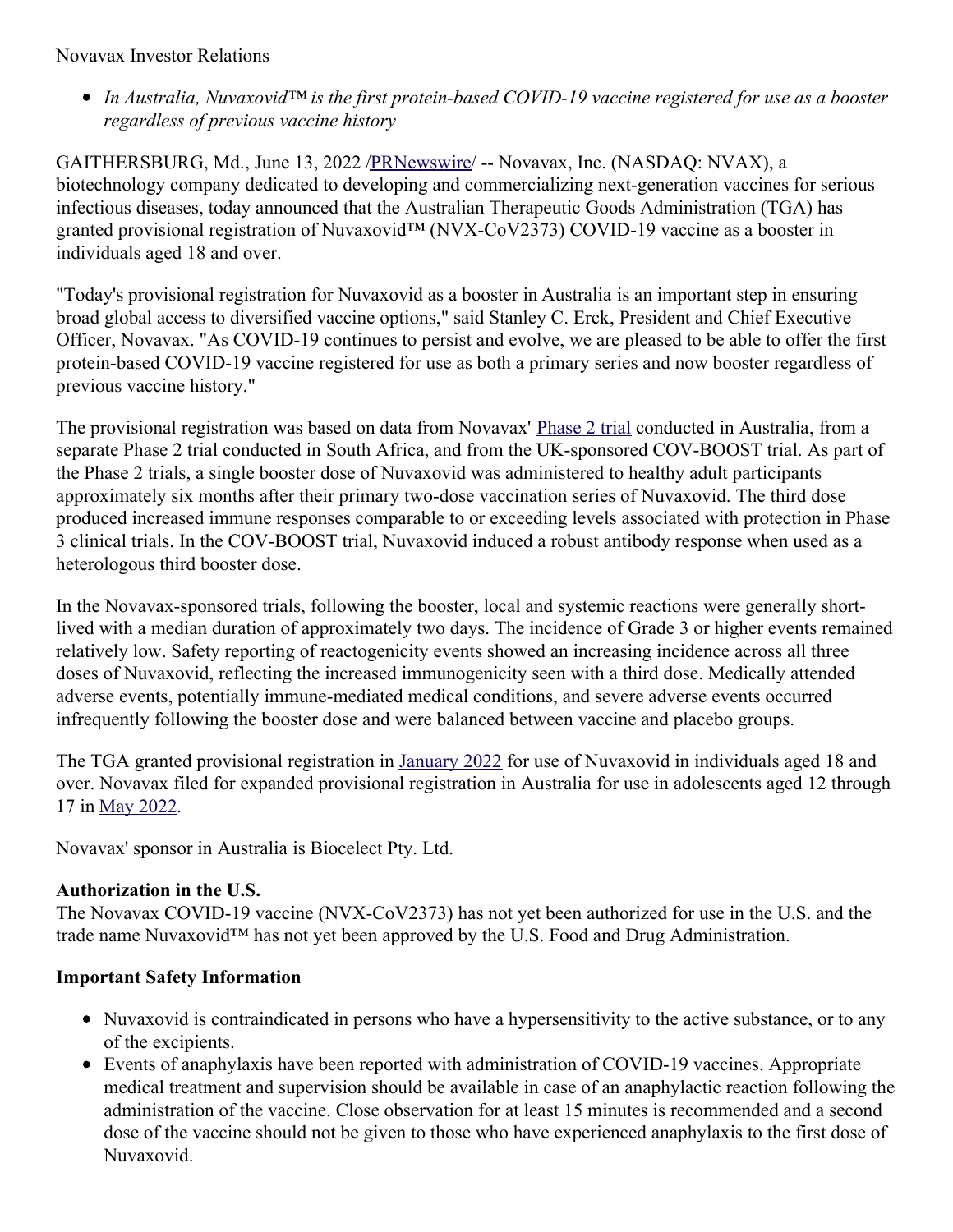- Anxiety-related reactions, including vasovagal reactions (syncope), hyperventilation, or stress-related reactions may occur in association with vaccination as a psychogenic response to the needle injection. It is important that precautions are in place to avoid injury from fainting.
- Vaccination should be postponed in individuals suffering from an acute severe febrile illness or acute infection. The presence of a minor infection and/or low-grade fever should not delay vaccination.
- Nuvaxovid should be given with caution in individuals receiving anticoagulant therapy or those with thrombocytopenia or any coagulation disorder (such as haemophilia) because bleeding or bruising may occur following an intramuscular administration in these individuals.
- The efficacy of Nuvaxovid may be lower in immunosuppressed individuals.
- Administration of Nuvaxovid in pregnancy should only be considered when the potential benefits outweigh any potential risks for the mother and foetus.
- The effects with Nuvaxovid may temporarily affect the ability to drive or use machines.
- Individuals may not be fully protected until seven days after their second dose. As with all vaccines, vaccination with Nuvaxovid may not protect all vaccine recipients.
- The most common adverse reactions observed during clinical studies were headache, nausea or vomiting, myalgia, arthralgia, injection site tenderness/pain, fatigue, and malaise.

For more information on Nuvaxovid, including the Australian approved Product Information, Australian approved Consumer Medicines Information and Important Safety Information, or to request additional information please visit the following websites:

- [Australian](https://c212.net/c/link/?t=0&l=en&o=3564758-1&h=2626566454&u=https%3A%2F%2Fwww.tga.gov.au%2Fcovid-19-vaccine-provisional-registrations&a=Australian+TGA+website) TGA website
- Novavax global [authorization](https://c212.net/c/link/?t=0&l=en&o=3564758-1&h=598718145&u=https%3A%2F%2Fwww.novavaxcovidvaccine.com%2F&a=global+authorization+website) website

# **About NVX-CoV2373**

NVX-CoV2373 is a protein-based vaccine engineered from the genetic sequence of the first strain of SARS-CoV-2, the virus that causes COVID-19 disease. The vaccine was created using Novavax' recombinant nanoparticle technology to generate antigen derived from the coronavirus spike (S) protein and is formulated with Novavax' patented saponin-based Matrix-M™ adjuvant to enhance the immune response and stimulate high levels of neutralizing antibodies. NVX-CoV2373 contains purified protein antigen and can neither replicate, nor can it cause COVID-19.

The Novavax COVID-19 vaccine is packaged as a ready-to-use liquid formulation in a vial containing ten doses. The vaccination regimen calls for two 0.5 ml doses (5 mcg antigen and 50 mcg Matrix-M adjuvant) given intramuscularly 21 days apart. The vaccine is stored at 2°- 8° Celsius, enabling the use of existing vaccine supply and cold chain channels. Use of the vaccine should be in accordance with official recommendations.

Novavax has established partnerships for the manufacture, commercialization and distribution of NVX-CoV2373 worldwide. Existing authorizations leverage Novavax' manufacturing partnership with Serum Institute of India, the world's largest vaccine manufacturer by volume. They will later be supplemented with data from additional manufacturing sites throughout Novavax' global supply chain.

## **About the NVX-CoV2373 Phase 3 Trials**

NVX-CoV2373 continues being evaluated in two pivotal Phase 3 trials.

PREVENT-19 (the **PRE**-fusion protein subunit **V**accine **E**fficacy **N**ovavax **T**rial | COVID**-19**) is a 2:1 randomized, placebo-controlled, observer-blinded trial to evaluate the efficacy, safety and immunogenicity of NVX-CoV2373 with Matrix-M adjuvant in 29,960 participants 18 years of age and over in 119 locations in the U.S. and Mexico. The primary endpoint for PREVENT-19 was the first occurrence of PCR-confirmed symptomatic (mild, moderate or severe) COVID-19 with onset at least seven days after the second dose in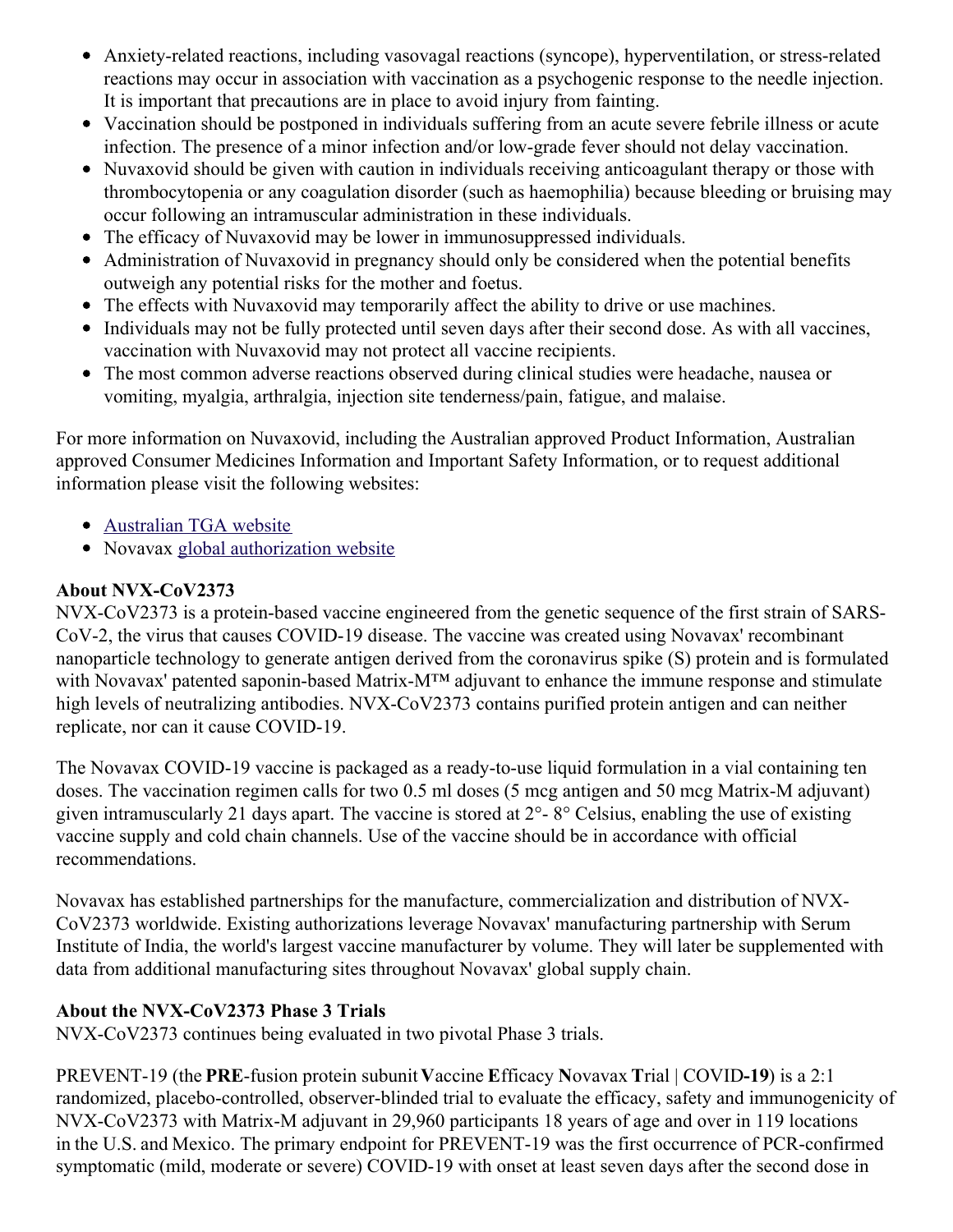serologically negative (to SARS-CoV-2) adult participants at baseline. The statistical success criterion included a lower bound of 95% CI >30%. A secondary endpoint was the prevention of PCR-confirmed, symptomatic moderate or severe COVID-19. Both endpoints were assessed at least seven days after the second study vaccination in volunteers who had not been previously infected with SARS-CoV-2. In the trial, NVX-CoV2373 achieved 90.4% efficacy overall. It was generally well-tolerated and elicited a robust antibody response after the second dose in both studies. Full results of the trial were [published](https://c212.net/c/link/?t=0&l=en&o=3564758-1&h=1087536871&u=https%3A%2F%2Fc212.net%2Fc%2Flink%2F%3Ft%3D0%26l%3Den%26o%3D3440781-1%26h%3D467849857%26u%3Dhttps%253A%252F%252Fwww.nejm.org%252Fdoi%252Ffull%252F10.1056%252FNEJMoa2116185%253Fquery%253Dfeatured_home%26a%3DNew%2BEngland%2BJournal%2Bof%2BMedicine&a=New+England+Journal+of+Medicine) in the *New England Journal of Medicine (NEJM).*

The pediatric expansion of PREVENT-19 is a 2:1 randomized, placebo-controlled, observer-blinded trial to evaluate the safety, effectiveness, and efficacy of NVX-CoV2373 with Matrix-M adjuvant in 2,247 adolescent participants 12 to 17 years of age in 73 locations in the U.S., compared with placebo. In the pediatric trial, NVX-CoV2373 achieved its primary effectiveness endpoint (non-inferiority of the neutralizing antibody response compared to young adult participants 18 through 25 years of age from PREVENT-19) and demonstrated 80% efficacy overall at a time when the Delta variant of concern was the predominant circulating strain in the U.S. Additionally, immune responses were about two-to-three-fold higher in adolescents than in adults against all variants studied.

PREVENT-19 is being conducted with support from the U.S. government, including the Department of Defense, the Biomedical Advanced Research and Development Authority (BARDA), part of the Office of the Assistant Secretary for Preparedness and Response at the U.S. Department of Health and Human Services (HHS), and the National Institute of Allergy and Infectious Diseases, part of the National Institutes of Health at HHS. BARDA is providing up to \$1.75 billion under a Department of Defense agreement (# MCDC2011- 001).

Additionally, a trial conducted in the U.K. with 14,039 participants aged 18 years and over was designed as a randomized, placebo-controlled, observer-blinded study and achieved overall efficacy of 89.7%. The primary endpoint was based on the first occurrence of PCR-confirmed symptomatic (mild, moderate or severe) COVID-19 with onset at least seven days after the second study vaccination in serologically negative (to SARS-CoV-2) adult participants at baseline. Full results of the trial were published in*[NEJM](https://c212.net/c/link/?t=0&l=en&o=3564758-1&h=2740507576&u=https%3A%2F%2Fc212.net%2Fc%2Flink%2F%3Ft%3D0%26l%3Den%26o%3D3440781-1%26h%3D3617137863%26u%3Dhttps%253A%252F%252Fwww.nejm.org%252Fdoi%252Ffull%252F10.1056%252FNEJMoa2107659%26a%3DNEJM&a=NEJM)*.

## **About Matrix-M™ Adjuvant**

Novavax' patented saponin-based Matrix-M adjuvant has demonstrated a potent and well-tolerated effect by stimulating the entry of antigen-presenting cells into the injection site and enhancing antigen presentation in local lymph nodes, boosting immune response.

## **About Novavax**

Novavax, Inc. (NASDAQ: NVAX) is a biotechnology company that promotes improved health globally through the discovery, development, and commercialization of innovative vaccines to prevent serious infectious diseases. The company's proprietary recombinant technology platform harnesses the power and speed of genetic engineering to efficiently produce highly immunogenic nanoparticles designed to address urgent global health needs. NVX-CoV2373, the company's COVID-19 vaccine, has received conditional authorization from multiple regulatory authorities globally, including the European Commission and the World Health Organization. The vaccine is currently under review by multiple regulatory agencies worldwide and will soon be under review in the U.S. for use in adults, adolescents and as a booster. In addition to its COVID-19 vaccine, Novavax is also currently evaluating a COVID-seasonal influenza combination vaccine candidate in a Phase 1/2 clinical trial, which combines NVX-CoV2373 and NanoFlu\*, its quadrivalent influenza investigational vaccine candidate, and is also evaluating an Omicron strain-based vaccine (NVX-CoV2515) as well as a bivalent Omicron-based / original strain-based vaccine. These vaccine candidates incorporate Novavax' proprietary saponin-based Matrix-M adjuvant to enhance the immune response and stimulate high levels of neutralizing antibodies.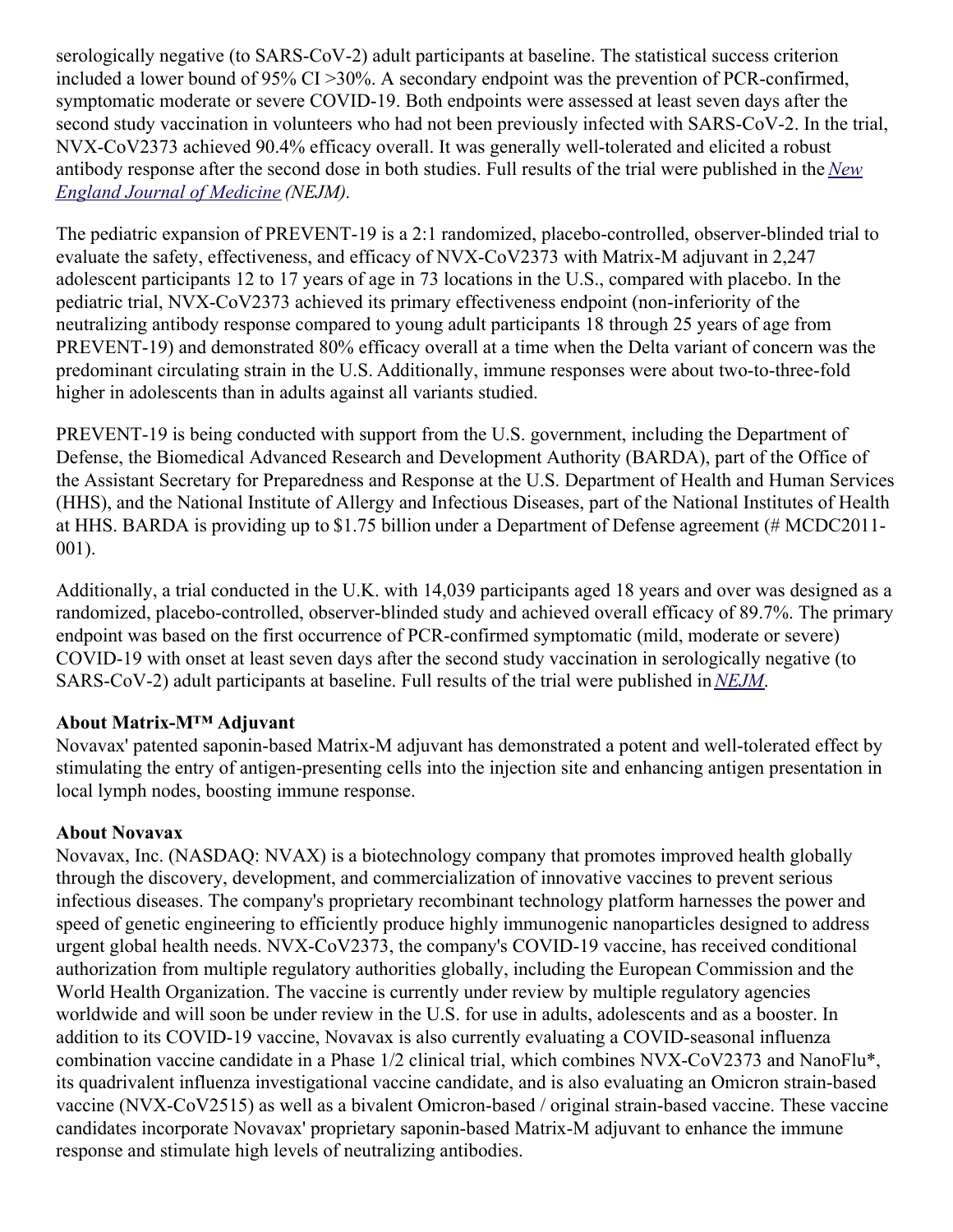For more information, visit [www.novavax.com](https://c212.net/c/link/?t=0&l=en&o=3564758-1&h=1088427755&u=https%3A%2F%2Fc212.net%2Fc%2Flink%2F%3Ft%3D0%26l%3Den%26o%3D3460980-1%26h%3D3623927874%26u%3Dhttps%253A%252F%252Fc212.net%252Fc%252Flink%252F%253Ft%253D0%2526l%253Den%2526o%253D3457869-1%2526h%253D982408174%2526u%253Dhttps%25253A%25252F%25252Fc212.net%25252Fc%25252Flink%25252F%25253Ft%25253D0%252526l%25253Den%252526o%25253D3440781-1%252526h%25253D3964594936%252526u%25253Dhttps%2525253A%2525252F%2525252Fc212.net%2525252Fc%2525252Flink%2525252F%2525253Ft%2525253D0%25252526l%2525253Den%25252526o%2525253D3395501-1%25252526h%2525253D2463599076%25252526u%2525253Dhttps%252525253A%252525252F%252525252Fc212.net%252525252Fc%252525252Flink%252525252F%252525253Ft%252525253D0%2525252526l%252525253Den%2525252526o%252525253D3392093-1%2525252526h%252525253D203886192%2525252526u%252525253Dhttps%25252525253A%25252525252F%25252525252Fc212.net%25252525252Fc%25252525252Flink%25252525252F%25252525253Ft%25252525253D0%252525252526l%25252525253Den%252525252526o%25252525253D3387216-1%252525252526h%25252525253D3917401194%252525252526u%25252525253Dhttps%2525252525253A%2525252525252F%2525252525252Fc212.net%2525252525252Fc%2525252525252Flink%2525252525252F%2525252525253Ft%2525252525253D0%25252525252526l%2525252525253Den%25252525252526o%2525252525253D3260461-1%25252525252526h%2525252525253D2897486098%25252525252526u%2525252525253Dhttp%252525252525253A%252525252525252F%252525252525252Fwww.novavax.com%252525252525252F%25252525252526a%2525252525253Dwww.novavax.com%252525252526a%25252525253Dwww.novavax.com%2525252526a%252525253Dwww.novavax.com%25252526a%2525253Dwww.novavax.com%252526a%25253Dwww.novavax.com%2526a%253Dwww.novavax.com%26a%3Dwww.novavax.com&a=www.novavax.com) and connect with us on [LinkedIn.](https://c212.net/c/link/?t=0&l=en&o=3564758-1&h=1544600986&u=https%3A%2F%2Fc212.net%2Fc%2Flink%2F%3Ft%3D0%26l%3Den%26o%3D3460980-1%26h%3D91088807%26u%3Dhttps%253A%252F%252Fc212.net%252Fc%252Flink%252F%253Ft%253D0%2526l%253Den%2526o%253D3457869-1%2526h%253D1725473980%2526u%253Dhttps%25253A%25252F%25252Fc212.net%25252Fc%25252Flink%25252F%25253Ft%25253D0%252526l%25253Den%252526o%25253D3440781-1%252526h%25253D2733326919%252526u%25253Dhttps%2525253A%2525252F%2525252Fc212.net%2525252Fc%2525252Flink%2525252F%2525253Ft%2525253D0%25252526l%2525253Den%25252526o%2525253D3395501-1%25252526h%2525253D853375093%25252526u%2525253Dhttps%252525253A%252525252F%252525252Fc212.net%252525252Fc%252525252Flink%252525252F%252525253Ft%252525253D0%2525252526l%252525253Den%2525252526o%252525253D3392093-1%2525252526h%252525253D1325598136%2525252526u%252525253Dhttps%25252525253A%25252525252F%25252525252Fc212.net%25252525252Fc%25252525252Flink%25252525252F%25252525253Ft%25252525253D0%252525252526l%25252525253Den%252525252526o%25252525253D3387216-1%252525252526h%25252525253D2935962557%252525252526u%25252525253Dhttps%2525252525253A%2525252525252F%2525252525252Fc212.net%2525252525252Fc%2525252525252Flink%2525252525252F%2525252525253Ft%2525252525253D0%25252525252526l%2525252525253Den%25252525252526o%2525252525253D3260461-1%25252525252526h%2525252525253D1508558197%25252525252526u%2525252525253Dhttps%252525252525253A%252525252525252F%252525252525252Fc212.net%252525252525252Fc%252525252525252Flink%252525252525252F%252525252525253Ft%252525252525253D0%2525252525252526l%252525252525253Den%2525252525252526o%252525252525253D3158017-1%2525252525252526h%252525252525253D3702938248%2525252525252526u%252525252525253Dhttps%25252525252525253A%25252525252525252F%25252525252525252Fwww.linkedin.com%25252525252525252Fcompany%25252525252525252Fnovavax%25252525252525252F%2525252525252526a%252525252525253DLinkedIn%25252525252526a%2525252525253DLinkedIn%252525252526a%25252525253DLinkedIn%2525252526a%252525253DLinkedIn%25252526a%2525253DLinkedIn%252526a%25253DLinkedIn%2526a%253DLinkedIn%26a%3DLinkedIn&a=LinkedIn)

\*NanoFlu identifies a recombinant hemagglutinin (HA) protein nanoparticle influenza vaccine candidate produced by Novavax. This investigational candidate was evaluated during a controlled phase 3 trial conducted during the 2019-2020 influenza season.

#### **Forward-Looking Statements**

Statements herein relating to the future of Novavax, its operating plans and prospects, its partnerships, the timing of clinical trial results, the ongoing development of NVX-CoV2373, a COVID-seasonal influenza investigational vaccine candidate, the scope, timing and outcome of future regulatory filings and actions, including Novavax' upcoming FDA Advisory Committee meeting and including Novavax' plans to supplement existing authorizations with data from the additional manufacturing sites in Novavax' global supply chain, additional worldwide authorizations of NVX-CoV2373 for adolescents, the evolving COVID-19 pandemic, the potential impact and reach of Novavax and NVX-CoV2373 in addressing vaccine access, controlling the pandemic and protecting populations, including the potential for a booster dose of NVX-CoV2373 to provide protection against COVID-19 (including variants), the potential reach of NVX-CoV2373, the efficacy, safety and intended utilization of NVX-CoV2373, and expected administration of NVX-CoV2373 are forward-looking statements. Novavax cautions that these forward-looking statements are subject to numerous risks and uncertainties that could cause actual results to differ materially from those expressed or implied by such statements. These risks and uncertainties include, without limitation, challenges satisfying, alone or together with partners, various safety, efficacy, and product characterization requirements, including those related to process qualification and assay validation, necessary to satisfy applicable regulatory authorities; difficulty obtaining scarce raw materials and supplies; resource constraints, including human capital and manufacturing capacity, on the ability of Novavax to pursue planned regulatory pathways; challenges meeting contractual requirements under agreements with multiple commercial, governmental, and other entities; and those other risk factors identified in the "Risk Factors" and "Management's Discussion and Analysis of Financial Condition and Results of Operations" sections of Novavax' Annual Report on Form 10-K for the year ended December 31, 2021 and subsequent Quarterly Reports on Form 10-Q, as filed with the Securities and Exchange Commission (SEC). We caution investors not to place considerable reliance on forward-looking statements contained in this press release. You are encouraged to read our filings with the SEC, available at **[www.sec.gov](https://c212.net/c/link/?t=0&l=en&o=3564758-1&h=1255490385&u=https%3A%2F%2Fwww.sec.gov%2F&a=www.sec.gov)** and **[www.novavax.com](https://c212.net/c/link/?t=0&l=en&o=3564758-1&h=3880176271&u=https%3A%2F%2Fwww.novavax.com%2F&a=www.novavax.com)**, for a discussion of these and other risks and uncertainties. The forward-looking statements in this press release speak only as of the date of this document, and we undertake no obligation to update or revise any of the statements. Our business is subject to substantial risks and uncertainties, including those referenced above. Investors, potential investors, and others should give careful consideration to these risks and uncertainties.

### **Contacts:**

Investors Alex Delacroix | 240-268-2022 [ir@novavax.com](mailto:ir@novavax.com)

Media Ali Chartan | 240-720-7804 [media@novavax.com](mailto:media@novavax.com)

SOURCE Novavax, Inc.